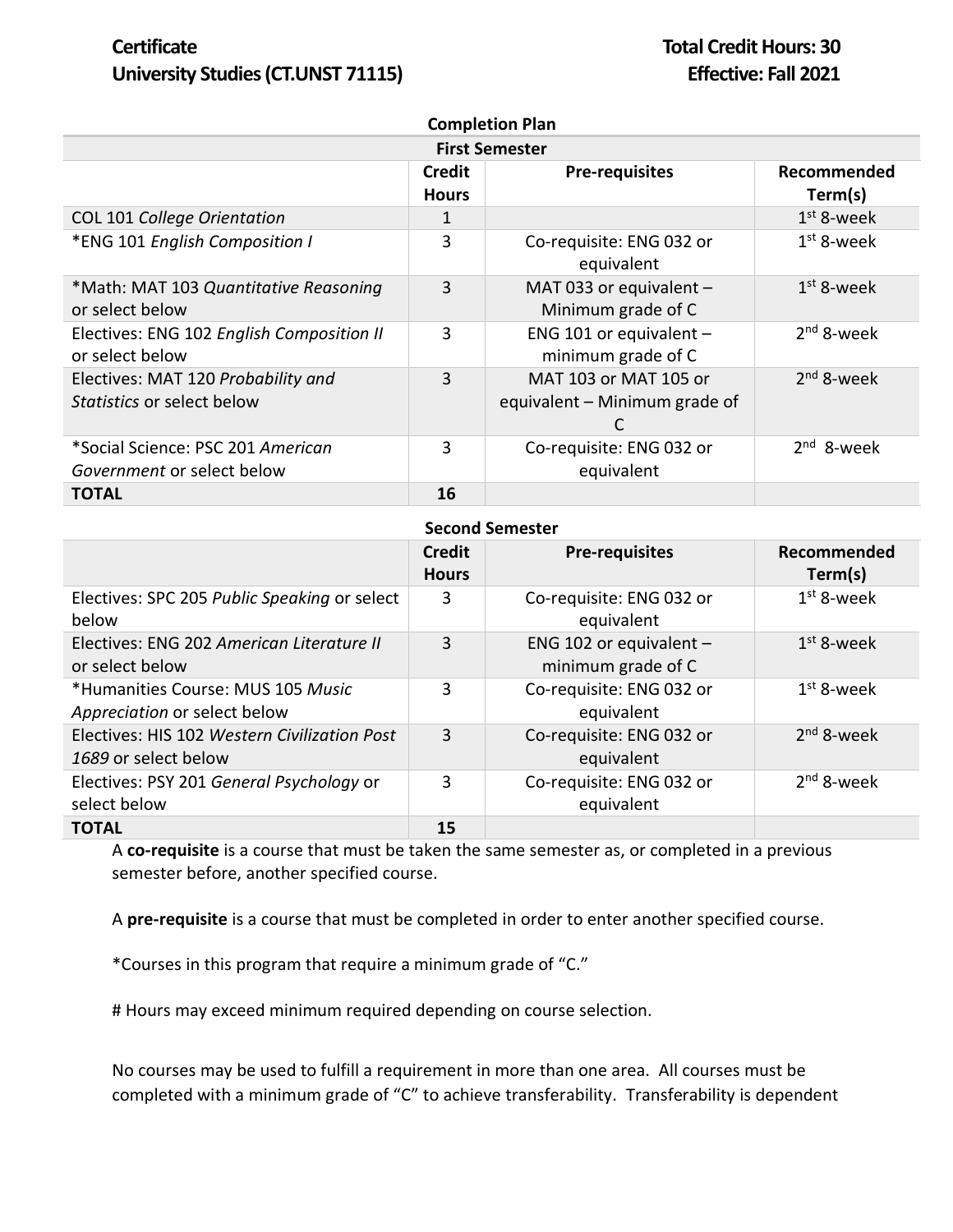# **Certificate Total Credit Hours: 30 University Studies (CT.UNST 71115) Effective: Fall 2021**

on the major and/or senior college/university selected by the student. Each student should work with his/her assigned college/university transfer advisor and senior college/university in making course selections.

**Select courses from each category below to complete the degree requirements.** Consult the college catalog for course descriptions, credit hours, pre-requisites, and co-requisites.

#### **Humanities Courses (Select 1 course)**

ART 101 Art History and Appreciation ENG 201 American Literature I ENG 202 American Literature II ENG 205 English Literature I ENG 206 English Literature II ENG 208 World Literature I ENG 209 World Literature II HIS 101 Western Civilization to 1689 HIS 102 Western Civilization Post 1689 HIS 201 American History: Discovery to 1877 HIS 202 American History: 1877 to Present MUS 105 Music Appreciation PHI 101 Introduction to Philosophy THE 101 Introduction to Theatre

#### **Math (Select 1 course)**

MAT 103 Quantitative Reasoning MAT 110 College Algebra MAT 120 Probability and Statistics MAT 112 Precalculus MAT 165 Statistics

#### **Social Science Course (Select 1 course)**

ECO 210 Macroeconomics ECO 211 Microeconomics PSC 201 American Government PSY 201 General Psychology SOC 101 Introduction to Sociology

### **Electives (Select 5-6 courses)**

ACC 101 Accounting Principles I ACC 102 Accounting Principles II ACC 111 Accounting Concepts AHS 102 Medical Terminology ART 101 Art History and Appreciation AST 101 Solar System Astronomy

AST 102 Stellar Astronomy BIO 101 Biological Science I BIO 102 Biological Science II BIO 105 Principles of Biology BIO 205 Ecology BIO 206 Ecology Lab BIO 210 Anatomy and Physiology I BIO 211 Anatomy and Physiology II BIO 225 Microbiology BTN 103 Intro to Biotechnology& Laboratory Rotation I BUS 101 Introduction to Business BUS 121 Business Law I CHM 101 General Chemistry I CHM 105 General, Organic and Biochemistry CHM 110 College Chemistry CHM 111 College Chemistry CHM 211 Organic Chemistry I CHM 212 Organic Chemistry II CHM 275 Intro to Industrial Chemical Processes CPT 101 Introduction to Computers CPT 170 Microcomputer Applications CRJ 101 Introduction to Criminal Justice CRJ 115 Criminal Law I CRJ 125 Criminology CRJ 224 Police Community Relations CRJ 236 Criminal Evidence I CRJ 242 Correctional Systems ECD 101 Introduction to Early Childhood ECD 107 Exceptional Children ECD 108 Family and Community Relations ECD 109 Administration and Supervision ECD 203 Growth and Development II ECE 101 Electrical and Electronics Engineering ECE 102 Instrument Control ECE 205 Electrical and Computer Lab I ECE 211 Introduction to Computer Engineering I